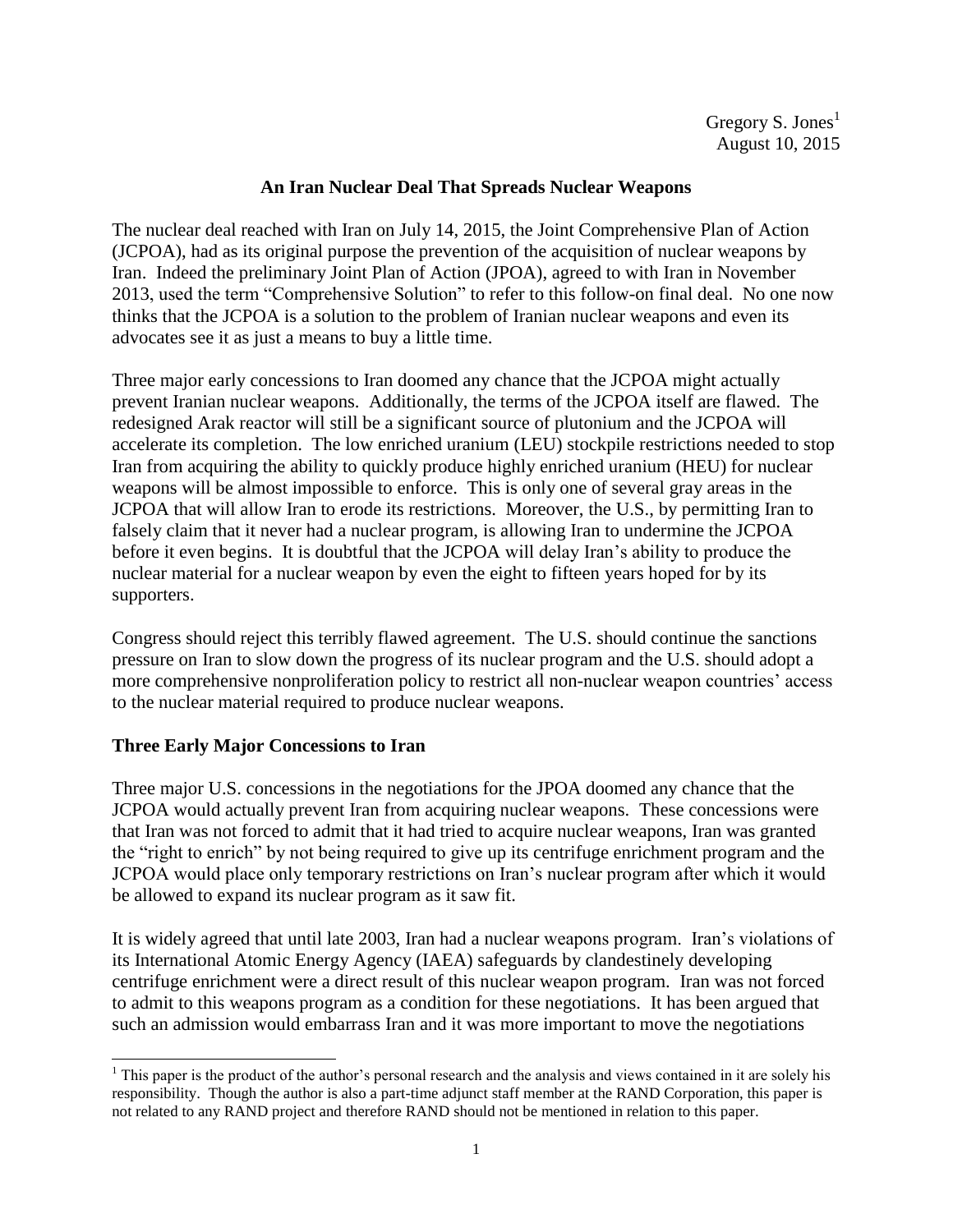forward than deal with these past issues. Unfortunately Iran has not shown the same sensitivity as Ayatollah Khamenei continues to call Iranian nuclear weapons a U.S. created "myth."<sup>2</sup> Iran has repeatedly made the false claim that not only is its current nuclear program exclusively for peaceful purposes but also, that it always has been.

U.S. policy on whether Iran would have to admit to its past nuclear weapon program before the JCPOA was finalized had been inconsistent. As recently as April 2015, Secretary of State John Kerry referring to the need for Iran to disclose its past military-related nuclear activities said, "They have to do it. It will be done. If there is going to be a deal, it will be done."<sup>3</sup> Yet by June Kerry indicated that the U.S. was granting Iran another concession by not requiring Iran to admit to its past military-related nuclear activities by saying, "…we're not fixated on Iran accounting for what they did at one point in time or another. We know what they did. We have no doubt. We have absolute knowledge with respect to the certain military activities they were engaged in." 4

However, the problem is more than just that Iran has not admitted to having a nuclear weapon program but rather that the U.S. has never explicitly contradicted Iran and said that it did have such a program. Rather the U.S. limits itself to cryptic statements such as "We know what they did." This U.S. failure is important since it allows Iran to implicitly promote the narrative that any special restrictions on its nuclear program (such as are required by the JCPOA) are unjustified and unfair.

If the U.S. were to make a direct statement regarding Iran's nuclear weapon program it would raise uncomfortable questions about the terms of the JCPOA. Since the main impediment to the production of nuclear weapons is the need to acquire nuclear material (HEU or plutonium), the centerpieces of Iran's nuclear weapons program were its centrifuge enrichment program and the construction of a heavy water plutonium production reactor at Arak. Yet the JCPOA allows Iran to retain both of these key elements of its nuclear weapons program.

That Iran would continue to have a centrifuge enrichment program was a concession agreed to in the November 2013 JPOA. The importance of this concession is illustrated by the fact that initially Secretary Kerry denied that Iran had been granted the right to enrich.<sup>5</sup> Unfortunately this is only one example of the large number of inaccurate statements made by the Obama Administration regarding these negotiations since it is now widely acknowledged that Iran has been granted the right to enrich.

What is worse, by legitimizing Iran's centrifuge enrichment, the JCPOA agreement deals a serious blow to overall U.S. nuclear nonproliferation policy. If Iran, which has violated its IAEA safeguards by conducting clandestine centrifuge enrichment and defied multiple U.N. Security Council resolutions demanding that it halt centrifuge enrichment, is allowed to retain this capability, on what basis can any country that has abided by its IAEA safeguard obligations be

 2 Sam Wilkin, "Khamenei says Iran nuclear weapons are U.S. 'myth'," *Reuters*, April 19, 2015.

<sup>&</sup>lt;sup>3</sup> "Full Interview: Iran must disclose past nuclear military activities for a final deal, says Kerry," PBS NEWSHOUR, April 8, 2015.

<sup>&</sup>lt;sup>4</sup> Nahal Toosi, John Kerry: Iran doesn't have to account for past nuclear weapons research," *Politico*, June 16, 2015.

<sup>5</sup> Aaron Blake, "Kerry on Iran: 'We do not recognize a right to enrich,' *Washington Post*, November 24, 2013.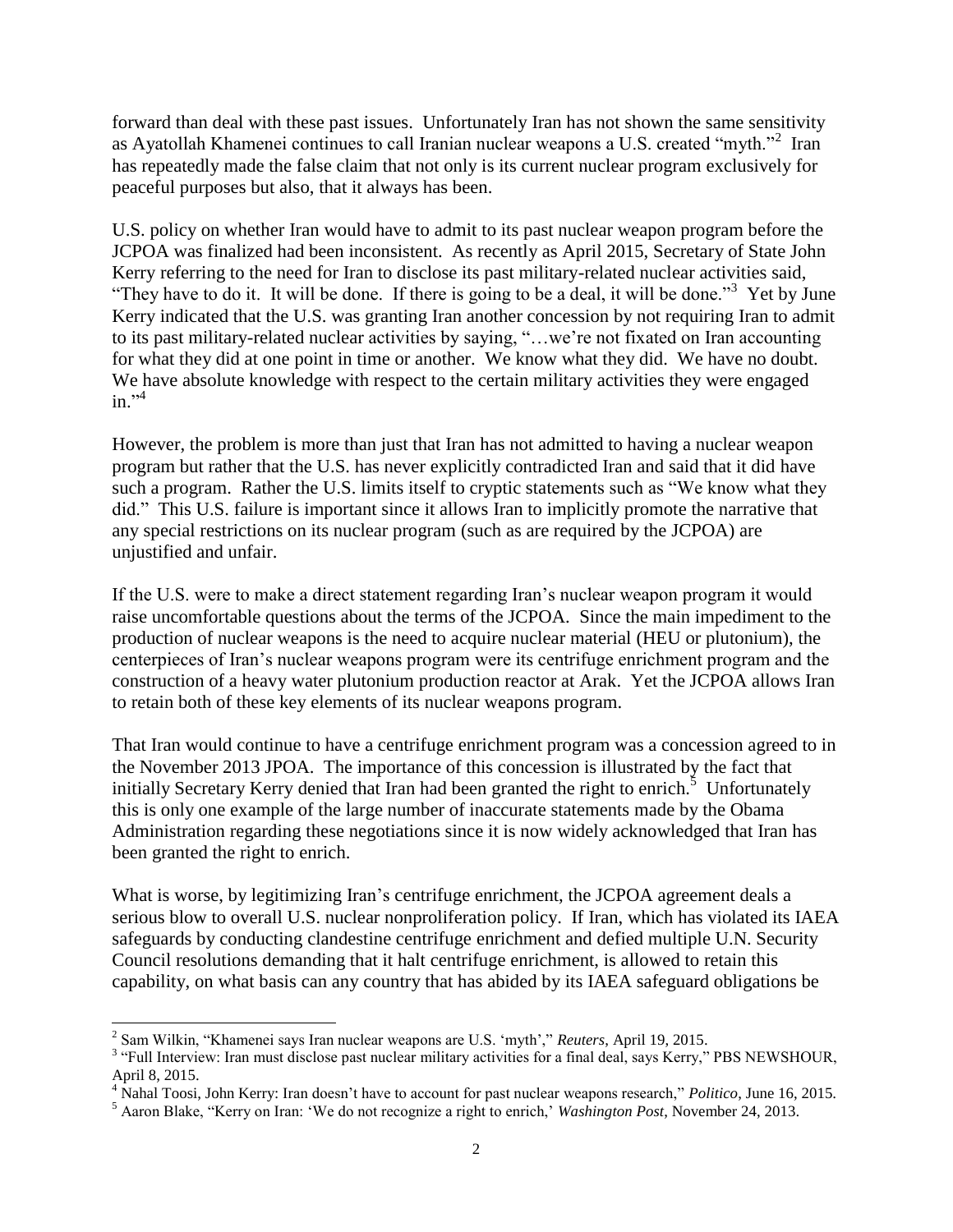denied centrifuge enrichment? The proposed agreement with Iran is setting the stage for many countries to acquire centrifuge enrichment, making it very easy for them to produce the HEU for nuclear weapons whenever they desire them. Saudi Arabia appears ready to pursue this path to match Iran's nuclear capabilities.

The third early concession to Iran was a provision in the JPOA stating that any major restrictions on Iran's nuclear program would only be temporary and these restrictions would lapse after a certain time. Henry Sokolski and I had pointed out this problem as early as December 2013<sup>6</sup> but other analysts and the media tended to ignore this issue. This was in part because it was hoped that the major restrictions might last for 20 or 30 years or more and in part because some analysts were still proposing permanent restriction on Iran's nuclear program, ignoring that the JPOA ruled out such restrictions.

Nor were matters helped by the misleading statements by the Obama Administration. For example in July 2014 Under Secretary of State Wendy Sherman said that the final agreement "when implemented, will ensure that Iran cannot acquire a nuclear weapon and that Iran's nuclear program is exclusively peaceful."<sup>7</sup> She also indicated that the duration of the agreement would be "double digit" but the implication of her statements was that Iran would not acquire a nuclear weapon for an indefinite period, not that the restrictions would be temporary.

It was only when Israeli Prime Minister Netanyahu raised this issue in his speech before the U.S. Congress in March of 2015 combined with the Lucerne agreement<sup>8</sup> of April 2, 2015 which gave the specific duration of the restrictions on Iran's nuclear program did this shortcoming of the JCPOA become more widely recognized. In early April 2015, when pressed in an interview, President Obama admitted that the JCPOA will only prevent an Iranian nuclear weapon for thirteen years, "What is a more relevant fear would be that in year 13, 14, 15, they [Iran] have advanced centrifuges that enrich uranium fairly rapidly, and at that point the breakout times would have shrunk almost down to zero."<sup>9</sup> This revelation surprised many people who had believed the Administration's statements that the purpose of the negotiations was to prevent an Iranian nuclear weapon, not just delay it.

For non-governmental backers of the JCPOA, this major revelation had little effect on their support but the Obama Administration itself sees the matter as being of more significance and has lapsed back into pretending that the JCPOA will prevent an Iranian nuclear weapon not just delay one. For example, in July 2015 President Obama has said, "If 99 percent of the world's community and the majority of nuclear experts look at this thing [the JCPOA] and they say 'this will prevent Iran from getting a nuclear bomb,' and you are arguing that it does not or that even if it does, it's temporary..."<sup>10</sup> If President Obama believes that the fact that the key restrictions in the JCPOA are only temporary is simply a specious argument against it, then clearly he does

 $\overline{a}$ <sup>6</sup> Greg Jones and Henry Sokolski, "Deflating the Hype on Obama's Nuclear Deal," *National Review Online*, December 10, 2013 [http://www.nationalreview.com/article/365894/deflating-hype-obamas-iran-nuclear-deal-greg](http://www.nationalreview.com/article/365894/deflating-hype-obamas-iran-nuclear-deal-greg-jones-henry-sokolski)<mark>[jones-henry-sokolski](http://www.nationalreview.com/article/365894/deflating-hype-obamas-iran-nuclear-deal-greg-jones-henry-sokolski)</mark><br><sup>7</sup> "Written Statement, Wendy Sherman, Under Secretary of State for Political Affairs, U.S. Department of State,

Senate Committee on Foreign Relations, "Status of Negotiations with Iran," July 29, 2014." <sup>8</sup> The Lucerne agreement outlined the JCPOA.

<sup>&</sup>lt;sup>9</sup> "Transcript: President Obama's Full NPR Interview On Iran Nuclear Deal," April 7, 2015.

<sup>&</sup>lt;sup>10</sup> "Full text: Obama's news conference on the Iran nuclear deal," *The Washington Post*, July 15, 2015.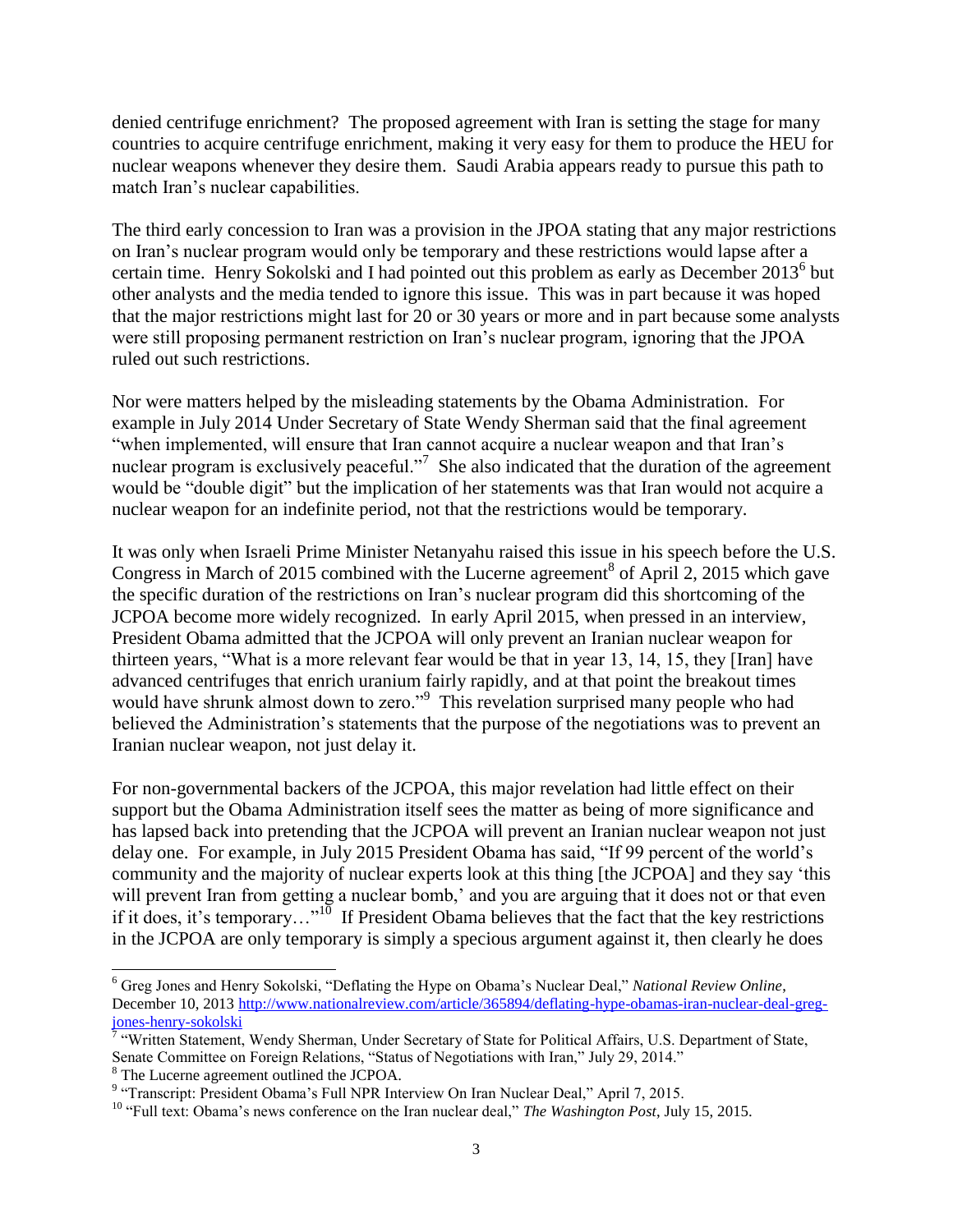not understand what the U.S. has agreed to. Nor was this just a slip by the President. In the news conference after the agreement to the JCPOA on July 14, 2015, Secretary Kerry said, "And contrary to the assertions of some, this agreement has no sunset."

### **Arak Reactor**

As part of its nuclear weapons program, Iran was building a natural uranium fueled, heavy water moderated, plutonium production reactor at Arak. Iran has not been required to give up this reactor but rather the design has been altered in an attempt to "block the plutonium path" to a nuclear weapon. President Obama has said that weapons-grade plutonium is required to produce a nuclear weapon $11$  and the main text of the JCPOA says "The redesigned and rebuilt Arak reactor will not produce weapons grade plutonium." Therefore it would seem that the agreement has been successful in this respect and the President has said as much. Unfortunately this is not true.

The reactor has been redesigned to use approximately 3.5% enriched uranium instead of natural uranium and the reactor power level has been reduced from 40 MW to 20 MW. A reactor of this design will certainly generate weapons-grade plutonium as part of its operation. Apparently the fuel is supposed to remain in the reactor long enough so as to convert the plutonium the reactor produces to fuel-grade<sup>12</sup> but the JCPOA is not explicit on this point. Indeed there is no way to guarantee how long the fuel remains in the reactor since safety concerns (real or fabricated) could force the fuel to be discharged at any time. Even if it operates as intended the reactor will discharge about 1.1 kilograms of plutonium every eight month cycle. In contrast to the JCPOA's main text, the JCPOA's Annex I (Nuclear-related measures) has clarified that the redesign will, "be such as to minimize the production of plutonium and not to produce weapon-grade plutonium *in normal operation*. [Emphasis added.]

Further, the U.S. revealed almost 40 years ago that even reactor-grade plutonium, let alone fuelgrade plutonium can be used to produce nuclear weapons and that the U.S. conducted a successful nuclear test with reactor-grade plutonium in 1962. President Obama's statement that weapons-grade plutonium is required to produce a nuclear weapon is incorrect and it is unclear why Secretary of Energy Moniz has allowed the President to make such an obviously erroneous statement.<sup>13</sup> The President's statement undermines broader U.S. nonproliferation policy to restrict plutonium stockpiles in non-nuclear weapon countries since there are still some in the nuclear industry who continue to deny the weapons usability of reactor-grade plutonium.

The JCPOA states that the spent fuel containing this plutonium must be exported from Iran but this cannot take place immediately due to the need to allow some of the fuel's radioactivity to

l <sup>11</sup> "Because of this deal, Iran will not produce the highly enriched uranium and weapons-grade plutonium that form the raw materials *necessary* for a nuclear bomb."[Emphasis added] "Read President Obama's Remarks on Iran Nuclear Deal," *Time*, July 14, 2015.

<sup>&</sup>lt;sup>12</sup> The U.S. defines weapons-grade plutonium as containing less than 7% Pu-240. Fuel-grade contains 7% to less than 19% Pu-240 and Reactor-Grade 19% or more Pu-240. *Plutonium: The First 50 Years*, DOE/DP-0137, U.S. Department of Energy, February 1996, p.17.

<sup>&</sup>lt;sup>13</sup> The president has continued to repeat this incorrect statement. He said that the core of the Arak reactor will be "replaced with "one that will not produce plutonium for a weapon." "Full text: Obama gives a speech about the Iran nuclear deal," *The Washington Post*, August 5, 2015.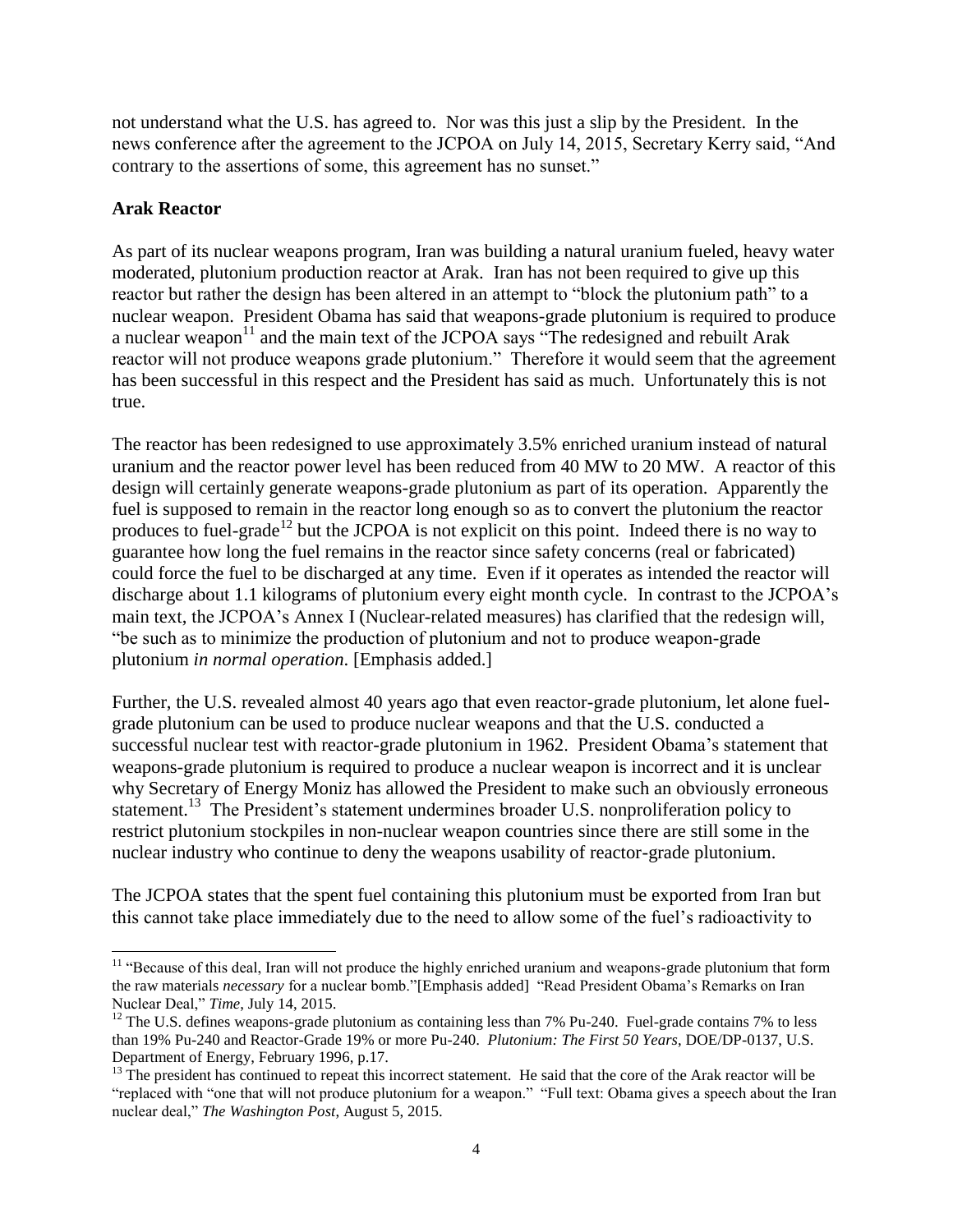decay before the fuel is moved. The JCPOA has indicated that it could be a year or more before the spent fuel is exported, by which time Iran could have already have discharged additional loads of spent fuel from the reactor. This means that Iran could easily have access to over two kilograms of plutonium or more.

To recover the plutonium, Iran would need to build a reprocessing plant and the JCPOA prohibits such facilities for fifteen years. However, since the basic technology to extract the plutonium from the spent fuel is already used at Iranian uranium ore processing plants, it would not be difficult for Iran to construct a clandestine reprocessing plant on an Iranian military base where it will be difficult for the IAEA to find. Though the JPOA prohibited Iran from reprocessing, the JCPOA had granted Iran the right to reprocess spent reactor fuel after 15 years.

Two kilograms of plutonium is sufficient to produce a nuclear weapon. In 2008 North Korea revealed that its first nuclear test utilized only two kilograms of plutonium. In 2012 it was revealed that in 1953 the Soviet Union tested a weapon using only two kilograms of plutonium that produce a yield of 5.8 kilotons and in the same year it tested a weapon with only 0.8 kilograms of plutonium that produced a yield of 1.6 kilotons.<sup>14</sup>

Further, plutonium can be used with HEU in a nuclear weapon. By using about two kilograms of plutonium it is possible to reduce the HEU required to produce a critical mass by around 50%.<sup>15</sup> This fact has implications for HEU breakout times.

One might argue that at least the redesigned reactor will produce significantly less plutonium since the original design would have produced about nine to ten kilograms of plutonium per year whereas the reactor specified in the JCPOA will only produce one to two kilograms of plutonium per year. However, sanctions on Iran had significantly slowed the construction of the original Arak reactor and it was not clear when the reactor would have started operation. The JCPOA will significantly speed up the completion of the Arak reactor. The JCPOA specifies that there is to be a Working Group comprised of E3/EU+3 participants to "facilitate the redesigning and rebuilding of the reactor." Further if Iran requests it, the IAEA is to provide, "technical and financial assistance, supply of required materials and equipment…" Therefore the JCPOA will accelerate the completion of the Arak reactor while saving Iran money. Under the JCPOA, Iran will have access to plutonium faster than without the JCPOA.

#### **Enrichment Path to a Nuclear Weapon**

 $\overline{\phantom{a}}$ 

The JCPOA has allowed Iran to keep its centrifuge enrichment program even though it was a centerpiece of Iran's nuclear weapons program. The JCPOA places various restrictions on Iran's centrifuge enrichment program, though these restrictions begin to relax after only eight years and after 15 years Iran will be able to have an unrestricted centrifuge enrichment program. Thus after 15 years, Iran will be able to produce the HEU for a nuclear weapon in a week or less.

<sup>&</sup>lt;sup>14</sup> Pavel Podvig, "Amounts of fissile materials in early Soviet nuclear devices," International Panel on Fissile Materials Blog, October, 1, 2012.

<sup>&</sup>lt;sup>15</sup> H.C. Paxton, "Los Alamos Critical Mass Data," Los Alamos Scientific Laboratory Report, LA-3067-MS, December 1975, p.51.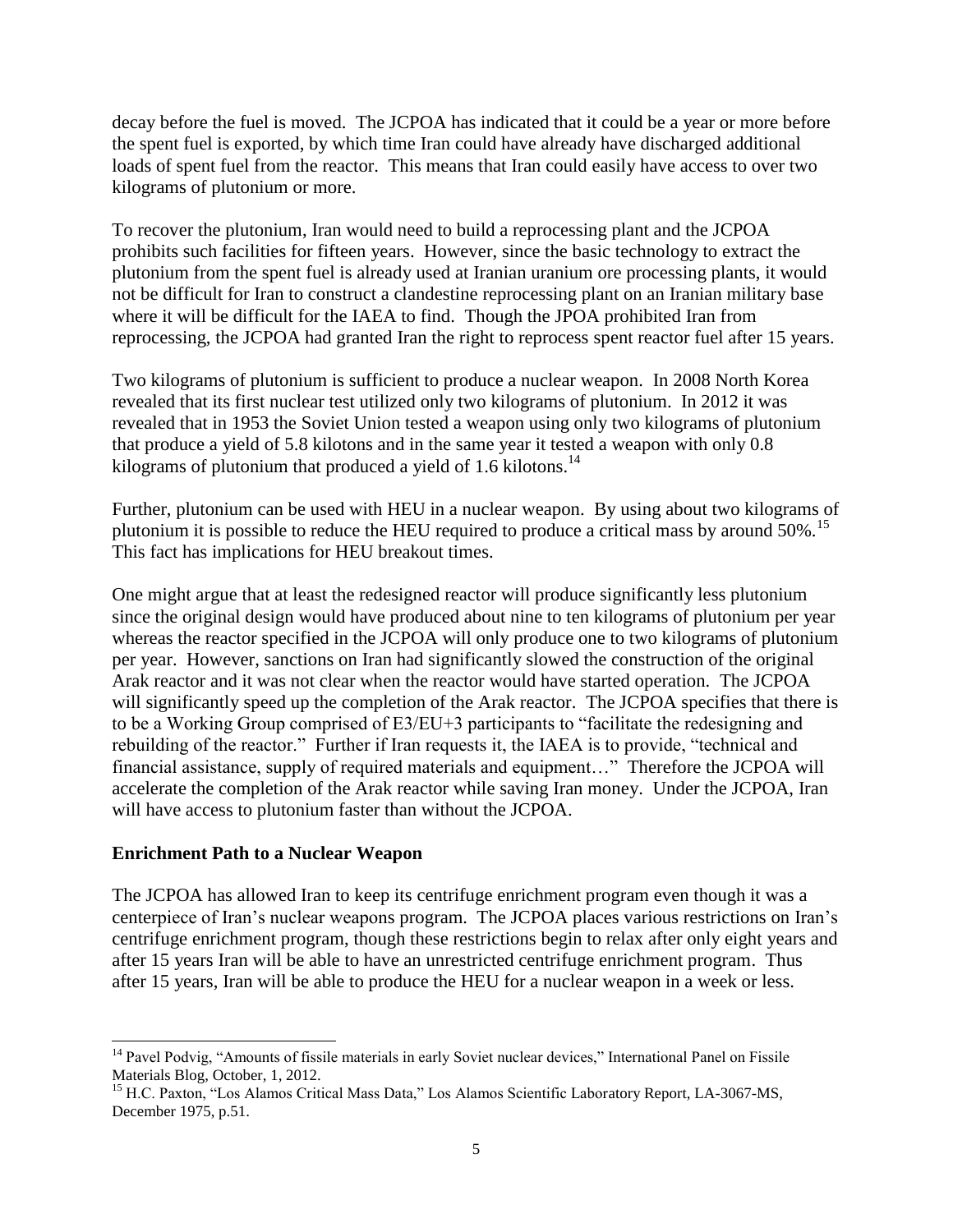Under the JCPOA the objective is to keep the time required to produce sufficient HEU for a nuclear weapon to at least one year. Originally it was expected that Iran would be limited to one or two thousand IR-1 (Iran's least effective) centrifuges. But the JCPOA allows Iran to continue to operate 5,060 centrifuges and to have an additional 1,044 centrifuges in operational condition though not operating.

However, the JCPOA does not define what an IR-1 centrifuge is or more precisely what the centrifuge's performance is (in technical terms the annual SWU output per centrifuge). This is an important omission since Iran has improved the IR-1's performance over time. The current centrifuges operating at Iran's main centrifuge site at Natanz have an enrichment output about 50% higher than when they first began large scale operation in 2008 and 2009. The centrifuges operating at the underground site at Fordow have at times, achieved performance almost one third higher than the centrifuges currently operating at Natanz (double the performance of the original Natanz centrifuges). Nothing in the JCPOA prevents Iran from improving the centrifuges at Natanz so as to achieve or exceed the performance of the Fordow centrifuges.

Given that Iran is allowed to keep operating such a large number of centrifuges and that their performance may be improved, the JCPOA sets a very low limit on the amount of LEU (no more than 3.67% enriched) that Iran is allowed to stockpile. Iran will be allowed no more than 203 kilograms of LEU (the LEU content in 300 kilograms of uranium hexafluoride). This limit is important since without it Iran could produce enough HEU for a nuclear weapon in four months or less.

However, this limit will be almost impossible to maintain and Iran will likely have significantly more LEU than 203 kilograms. With the number of centrifuges Iran is allowed to operate at Natanz, it will produce about 81 kilograms of LEU per month even if the centrifuges are not improved. If the centrifuges are improved to the level of the Fordow centrifuges, then Iran will produce 116 kilograms of LEU per month. This means that Iran will reach the JCOPA's limit in no more than two and one half months and perhaps in one and three quarters months or even less if the centrifuges are further improved. This means at best Iran will have to export small batches of LEU almost continuously. It is not hard to imagine some disruption to the export process that would allow Iran's stockpile to go above 203 kilograms even if only "temporarily."

Further, after the Arak's reactor's first core, all of the fuel for this reactor will be manufactured by Iran in Iran. Since this reactor will hold about 309 kilograms of LEU, Iran will likely go over the 203 kilograms limit in the fuel manufacturing process. Indeed the JCPOA calls for the creation of a "Technical Working Group" that if this Working Group determines that fresh fuel assemblies for the Arak reactor as well as the intermediate products used in their manufacture "cannot be readily reconverted into UF6" then this material "will not count against the 300 kg UF6 stockpile limit." The JCPOA does not define what how much time must be required for a process to meet this "cannot be readily reconverted" standard.

An even more serious problem is the large stock of LEU that Iran has produced since the JPOA took effect on January 20, 2014. Under the terms of the JPOA Iran was allowed to continue to produce LEU but was required to convert the chemical form of the LEU from uranium hexafluoride to uranium dioxide. As of July 1, 2015 Iran had produced 2,902 kilograms of LEU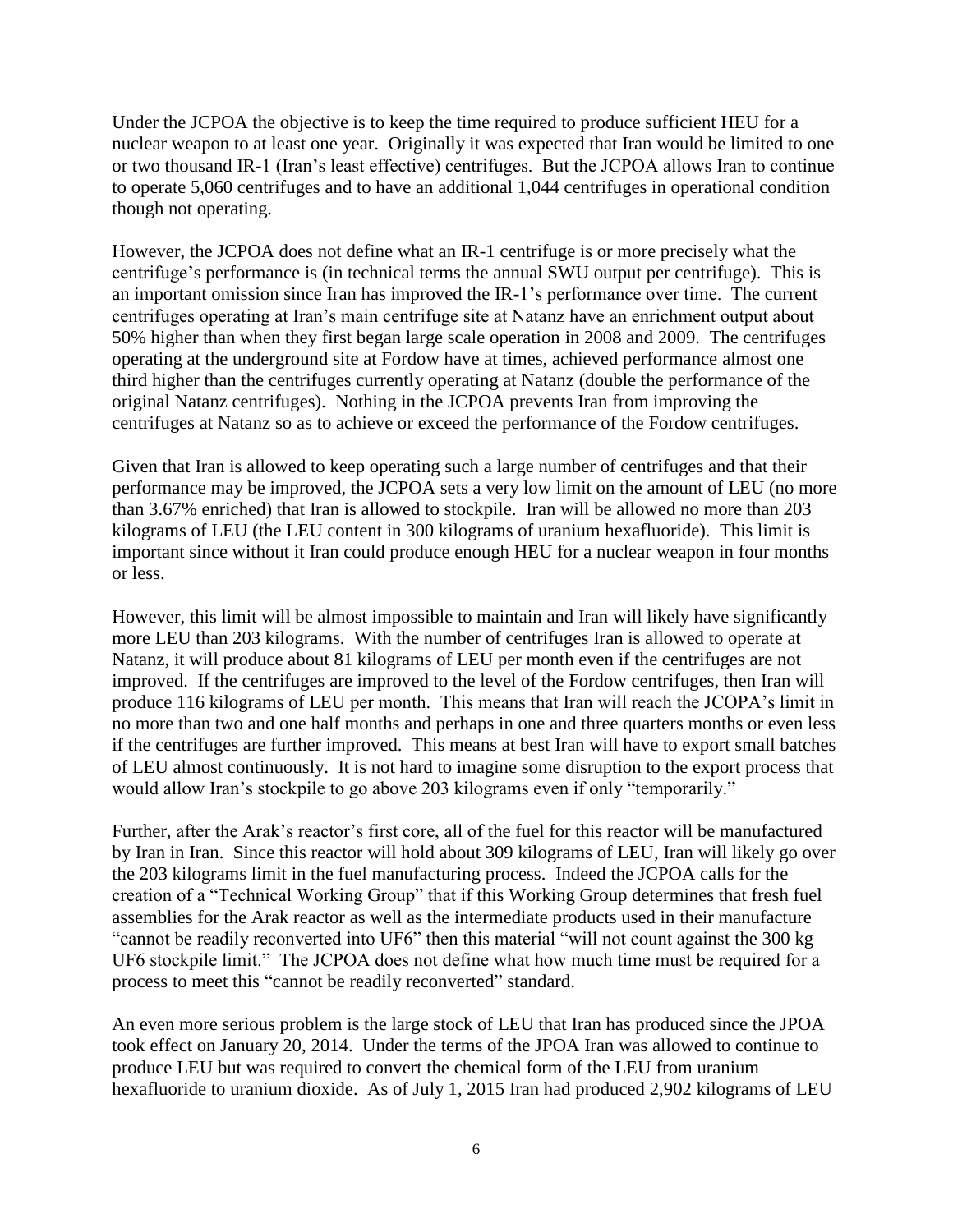(in the form of 4,293 kilograms of uranium hexafluoride) since the JPOA took effect. Iran has failed to perform the required conversion, as only 260 kilograms of uranium had been converted into uranium dioxide. Though Iran has apparently claimed technical problems this failure may well be deliberate since during the same time interval Iran managed to use the conversion facility to process 1,829 kilograms of natural uranium into uranium dioxide.

Iran has fed 2,910 kilograms of LEU into the conversion process, meaning that most of this material (2,650 kilograms) is in intermediate compounds though it is possible that some is still in the form of hexafluoride. The majority of the uranium is likely an uranyl fluoride/hydrogen fluoride solution. Such a solution would be difficult to transport out of Iran due to the dangers of the hydrogen fluoride acid. Yet given Iran's slow production rate of uranium dioxide, it is going to take Iran a long time to process all of the uranyl fluoride/hydrogen fluoride solution. Further Iran is currently continuing to produce LEU at the rate of about 170 kilograms per month. Therefore, Iran is likely to retain a stockpile far larger than the 203 kilogram limit giving Iran the ability to produce the HEU for a nuclear weapon in a time far shorter than one year.

# **Will the Restrictions of the JCPOA Be Enforced?**

Discussions of the enforcement of the JCPOA tend to focus on the detection of Iranian violations and assume that swift action will be taken to remedy any violation. However, one must doubt whether this will actually be the case. Iran has a long history of violating its IAEA safeguards. A key Iranian violation was its clandestine centrifuge enrichment prior to the latter part of 2003 that led to concerns about Iranian nuclear weapons.

Iran's violations of its IAEA safeguards have continued well past 2003. In 2003, Iran agreed to abide by a safeguards provision termed the "modified code 3.1," which essentially says that a country must inform the IAEA before it begins construction of any new nuclear facility. In 2007 Iran informed the IAEA that it would no longer abide by this provision. The IAEA told Iran that it could not unilaterally change its IAEA safeguards but Iran ignored the IAEA's protests. In 2009 Iran, fearing that it had been discovered by Western Intelligence, was forced to reveal that it was constructing a secret centrifuge enrichment facility at Fordow in violation of the terms of the modified code 3.1. The construction of this facility began in 2006 when by even Iran's own account it was bound by the modified code 3.1. Yet in the JCPOA, Iran has been allowed to retain a significant number of centrifuges at this facility, thereby preserving the benefits from this violation of IAEA safeguards.

Nor has Iran fulfilled all of the terms of the JPOA.<sup>16</sup> As was discussed above Iran has converted less than ten percent of the LEU that it has produced during the term of the JPOA to the required uranium dioxide and this failure may well be deliberate. The Obama Administration chose to ignore this violation and repeatedly falsely stated that Iran was abiding by all of the terms of the JPOA. When this problem became more widely acknowledged in June 2015, the Administration reinterpreted the JPOA to say that any chemical conversion was permissible. This issue has set a

l <sup>16</sup> Gregory S. Jones, "In Iran, Distrust and Verify: Has the Iranian nuclear program violated the Joint Plan of Action?," *National Review Online*, March 2, 2015 [http://www.nationalreview.com/article/414640/iran-distrust-and](http://www.nationalreview.com/article/414640/iran-distrust-and-verify-gregory-s-jones)[verify-gregory-s-jones](http://www.nationalreview.com/article/414640/iran-distrust-and-verify-gregory-s-jones)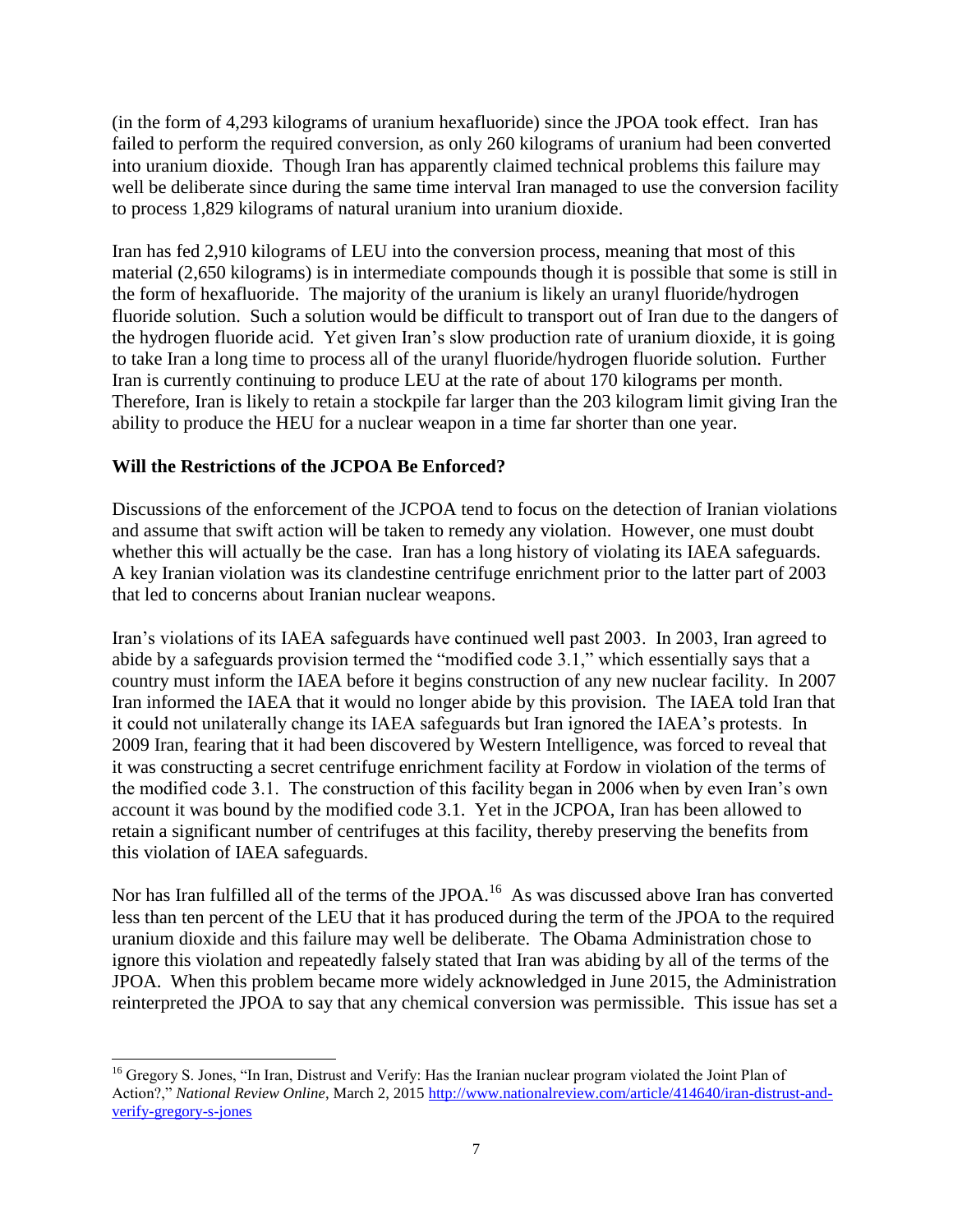bad precedent for the enforcement of the JCPOA and certainly raises doubts that swift action will be taken to deal with Iranian violations of the JCPOA.

Similar concerns have been raised by former Secretaries of State Kissinger and Shultz.<sup>17</sup>

Any report of a violation is likely to prompt debate over its significance—or even calls for new talks with Tehran to explore the issue. The experience of Iran's work on a heavy-water reactor during the "interim agreement" period—when suspect activity was identified but played down in the interest of a positive negotiating atmosphere—is not encouraging.

Compounding the difficulty is the unlikelihood that breakout will be a clear-cut event. More likely it will occur, if it does, via the gradual accumulation of ambiguous evasions.

It may be easy for Iran to erode the JCPOA's restrictions and achieve breakout times of less than four months even earlier than the 13 years hoped for by President Obama. The failure to force Iran to admit that it had a nuclear weapon program has allowed Iran to implicitly promote the narrative that any special restrictions on its nuclear program are unjustified and unfair. Thus Iran is undermining the JCPOA before it even begins.

The discussion above has illustrated areas where this "gradual accumulation of ambiguous evasions" may occur. Iran may fail to export spent fuel from the Arak reactor in a timely manner (perhaps citing safety concerns) and accumulate a significant source of plutonium. Iran may upgrade its IR-1 centrifuges which would allow for the more rapid production of HEU.

Even at the start of the JCPOA Iran may well possess a stockpile of LEU far larger than the permitted 203 kilograms, since it will be hard for Iran to dispose of its current large stockpile of LEU contained in a variety of chemical forms. Even if Iran can eventually export all of its current LEU stockpile, it will be difficult for Iran to remain under the LEU limit. Iran will continue producing LEU at the rate of about 100 kilograms per month, requiring Iran to export LEU approximately every two months. Given the inefficiencies of exporting small quantities of uranium hexafluoride, it is easy to imagine that Iran may fall behind in the required exports. In addition, Iran will be manufacturing the fuel for the Arak reactor. Since the core loading requires 309 kilograms of LEU and since the manufacturing process is likely to produce substantial amounts of scrap and waste, Iran could have several times the specified LEU limit tied up in just the Arak fuel manufacturing process. Iranian violations of the 203 kilogram limit may become almost routine, allowing Iran to slowly move towards the capability to quickly produce HEU for nuclear weapons.

# **IAEA Safeguards Cannot Prevent Iranian Nuclear Weapons**

Attempting to respond to concerns over the finite term of the JCPOA the Obama Administration has pointed out that even after the agreement's main restrictions lapse, Iran will be bound by the

 $\overline{a}$ <sup>17</sup> Henry Kissinger and George P. Shultz, "The Iran Deal and Its Consequences," The Wall Street Journal, April 8, 2015.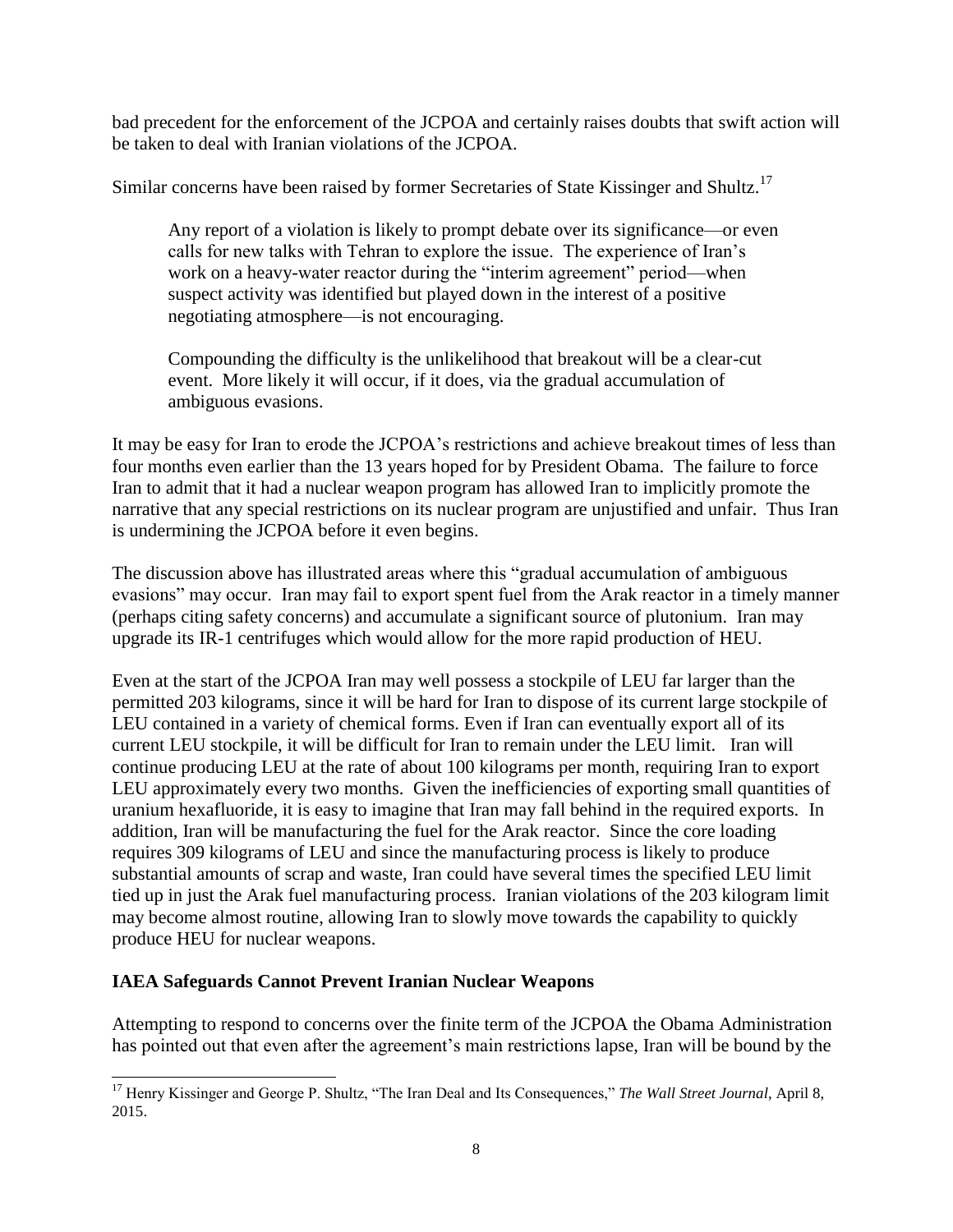its obligations under IAEA safeguards and the JCPOA's restrictions on nuclear weapon development. However, if IAEA safeguards were sufficient, there would be no need to negotiate any additional agreement with Iran. As a signatory to the Treaty on the Non-Proliferation of Nuclear Weapons (NPT), Iran has already pledged to not develop nuclear weapons. It was Iran's violations of its IAEA safeguards that were one of the first indications that it had breached its NPT obligations by having a nuclear weapons program. Even if the IAEA safeguards were enhanced to permit continuous monitoring of nuclear material in Iran, they could still provide little warning of an Iranian effort to produce nuclear weapons.

It is not widely understood that IAEA safeguards permit non-nuclear weapon states to produce and stockpile HEU and plutonium. For example, countries such as Germany still use HEU fuel in research reactors. Another example is Japan which already has a stockpile of nearly 11 metric tons of plutonium under IAEA safeguards. Iran would need to provide some nominally peaceful excuse for the stockpiling of these nuclear materials but the explanation would not have to be very plausible. Japan has said that its plutonium stockpile is for use in breeder reactors but it is now 45 years since these reactors were expected to have started operation and no Japanese breeder reactor is expected before 2050.

Iran's centrifuge enrichment program brings this problem into sharp focus and raises broader concerns about the adequacy of IAEA safeguards regarding various fuel cycle facilities and stocks of HEU and separated plutonium. According to the IAEA "…the objective of safeguards is the timely detection of diversion of significant quantities of *nuclear material* from peaceful nuclear activities to the manufacture of nuclear weapons or of other nuclear explosive devices or for purposes unknown and deterrence of such diversion by the risk of early detection."<sup>18</sup> [Emphasis in original] Presumably, "timely detection" allows sufficient time not only for a diversion to be detected but also for action to be taken to prevent safeguarded nuclear material or facilities from being used to produce the nuclear material (HEU or plutonium) that could be used for nuclear weapons. To allow sufficient time for counteraction, the detection time should be at least many months.

The IAEA has never been willing to admit that there are nuclear materials and facilities that are inherently unsafeguardable in the sense that timely detection of diversion is impossible. To take an extreme case, imagine that a country has produced large spheres of HEU or plutonium metal. The country might claim these spheres are for peaceful criticality experiments but they could also be used as the cores for nuclear weapons. These spheres could be inserted into the nonnuclear components of a nuclear weapon and used in combat in a matter of hours. Obviously any detection of the diversion of these spheres could hardly be timely. Some boundary lines are necessary between nuclear materials and facilities that can be effectively safeguarded and those that cannot.  $^{19}$ 

 $\overline{\phantom{a}}$ 

<sup>18</sup> *The Structure and Content of Agreements Between The Agency and States Required in Connection with the Treaty on the Non-Proliferation of Nuclear Weapons*, INFCIRC/153, International Atomic Energy Agency, June 1972, p.9.

<sup>&</sup>lt;sup>19</sup> Thirty five years ago I analyzed where the boundary lines should be. For safeguards to be able to provide timely detection of diversion, non-nuclear weapons countries must be prohibited from possessing any materials or facilities that can quickly provide nuclear material for nuclear weapons. This includes prohibiting not only enrichment and reprocessing facilities but also separated HEU, plutonium or U-233; and HEU, plutonium or U-233 that is contained in unirradiated reactor fuel (such as HEU fuel for research reactors or mixed oxide fuel for power reactors).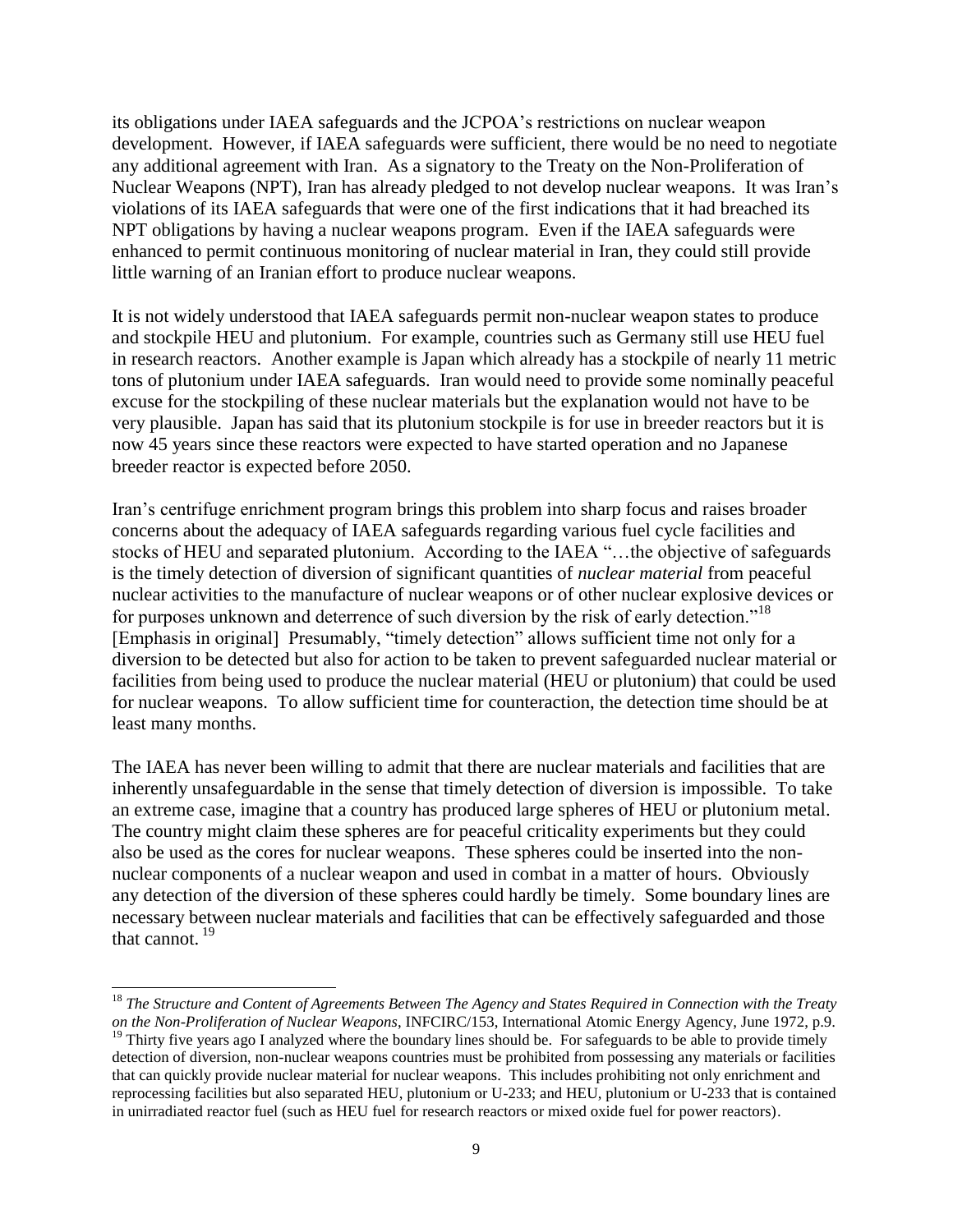As a result one should not expect much warning of Iran's production of HEU. After the restrictions imposed by the JCPOA on enrichment have expired or unraveled, Iran could create a large stockpile of 20% enriched uranium. In 2010 Iran gave the IAEA only one day notice that it was going to start producing 20% enriched uranium. Iran produced 20% enriched uranium between 2010 and 2014, and so established that it is not a violation of IAEA safeguards to do so. Similarly Iran could provide the IAEA with only one day notice of its intention to start producing HEU. With a centrifuge enrichment facility sized to supply fuel for just one large nuclear power plant, Iran could produce enough HEU for five nuclear weapons in just over one week. Based on U.S. experience during World War II, the HEU could be converted to metal form and mated with the non-nuclear weapon components in just nine days. Therefore Iran could have a nuclear arsenal in less than three weeks. Only the last nine days of this interval might involve a violation of IAEA safeguards. It is quite unlikely the U.S. could take any action during this short time period that would prevent Iran from acquiring nuclear weapons.

#### **Is the Choice Between the JCPOA and War?**

In a recent speech, President Obama said, "Congressional rejection of this deal leaves any U.S. administration that is absolutely committed to preventing Iran from getting a nuclear weapon with one option, another war in the Middle East."<sup>20</sup> Again President Obama has lapsed into pretending that the JCPOA will prevent Iran from obtaining nuclear weapons instead of what its terms actually provide which is only a temporary delay before Iran can acquire nuclear weapons. The reality is that *even if* Congress accepts the JCPOA, a U.S. administration that is absolutely committed to preventing Iran from getting a nuclear weapon has only one option, another war in the Middle East. In fact President Obama said words to this effect in April 2015.<sup>21</sup> One thing that is clear is that President Obama does not want another Middle Eastern war. Neither do I.

In the past Israel effectively carried out one time strikes on nuclear reactors in Iraq in 1981 and in Syria in 2007<sup>22</sup>. But attacks on centrifuge enrichment facilities, even if carried out by the U.S. are quite different from attacking single nuclear reactors and it would be difficult for such attacks to be effective in the long-term. At its main enrichment facility at Natanz, Iran has 54 cascades operating in parallel. An air strike on Natanz that scored multiple bomb hits would shut down the entire facility. But the majority of the cascades would be undamaged and not able to operate only due to damage to piping and the loss of utilities. It would only take a few months of repairs before these undamaged cascades were back in operation. Even for the cascades that suffered bomb hits, the majority of the centrifuges would still be undamaged. Iran could pull out the undamaged centrifuges and use them to build new cascades. It would only take four to six months before Iran would return to close to full production.

A further problem is Iran's current stockpile of nearly 8,000 kilograms of 3.5% enriched uranium in a variety of chemical forms at a number of different facilities. This stockpile represents years

<sup>20</sup> "Full text: Obama gives a speech about the Iran nuclear deal," *The Washington Post*, August 5, 2015.

 $\overline{a}$ See:Albert Wohlstetter, Thomas A. Brown, Gregory Jones, David C. McGarvey, Henry Rowen, Vince Taylor and Roberta Wohlstetter, *Swords from Plowshares*, The University of Chicago Press, 1979.

<sup>&</sup>lt;sup>21</sup> "Transcript: President Obama's Full NPR Interview On Iran Nuclear Deal," April 7, 2015.

 $22$  The Syrian reactor site has since fallen into the hands of ISIS which underscores the importance of the destruction of this reactor. This episode provides another illustration of the dangers of nuclear proliferation.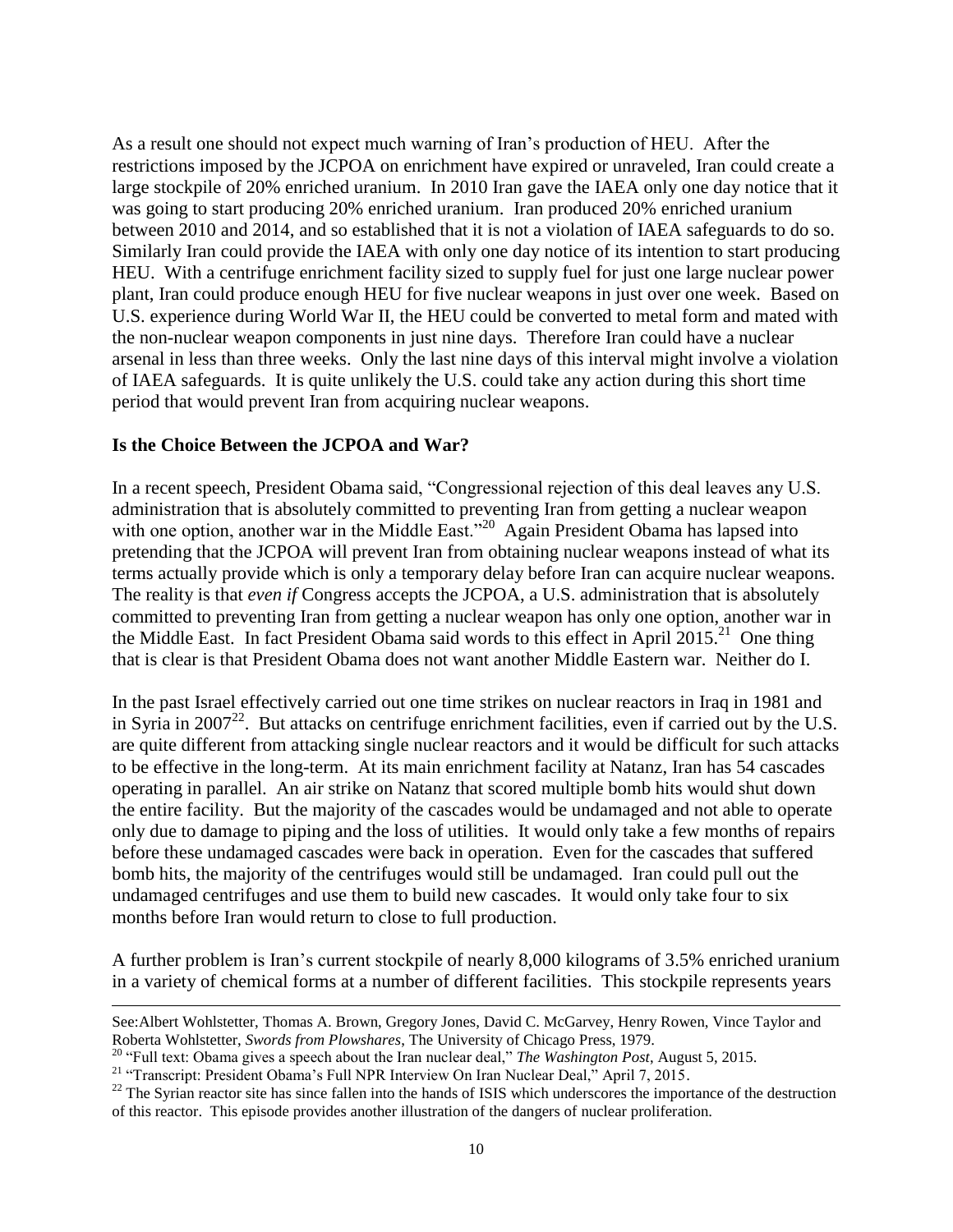of centrifuge plant operation but would be very difficult to destroy by air attack. The total volume of this dispersed stockpile is fairly small and it would be easy to hide or protect.

It is small wonder that in the past U.S. officials talked of bombing campaigns rather than single strikes.<sup>23</sup> By bombing Iran's facilities every few months, it would be possible to keep Iran's enrichment facilities shut down. Such a campaign would also have the advantage that the question of whether U.S. large bunker-buster bombs can actually penetrate and hit Iran's underground enrichment facility near Qom would largely be moot. No matter how deep and well protected a bunker is, it is always possible to collapse the entrance tunnels and cut off the utilities from the outside.

There are two problems with such an air bombing campaign. First, Iran could respond by dispersing its centrifuges. Indeed centrifuge enrichment with its many parallel cascades would be ideal for such dispersal. The U.S. would be able to find and bomb some of these dispersed enrichment sites but many would continue in operation undetected. Second, such a prolonged bombing campaign would run a serious risk of turning into a large-scale war with Iran. Though no doubt the U.S. would eventually win such a war, I think that given the war-weary condition of the U.S., such a war would be ill-advised and I am opposed to a major war with Iran.

# **Will Rejection of the JCPOA End Sanctions on Iran?**

The Obama Administration has argued that if Congress rejects the JCPOA then sanctions against Iran will unravel. It said that it was very difficult to win the voluntary cooperation of countries such as China, and India to enforce sanctions on Iran and if there is no JCPOA this cooperation will end. This is a peculiar argument to be making since the Administration has simultaneously argued that even after sanctions are lifted under the terms of the JCPOA, it will be easy to reimpose (snap back) the sanctions if Iran is found to be cheating. It is hard to see how both of these things can be true.

In fact there have been no UN sanctions imposed on Iran since 2010 due to opposition from Russia and China. Sanctions on Iran since that time have all been the result of U.S. and EU action.

India being cited as a strong supporter of sanctions against Iran is yet another example of the inaccurate statements being used to try to win approval of the JCPOA. India has been clear from 2011 that though it would abide by UN sanctions it would not support U.S./EU sanctions which it termed "unilateral." India changed its tax code to facilitate rupee purchases of Iranian oil. With the prospect of the end of sanctions with the Lucerne agreement in April 2015, Iran dealt India an economic blow by saying that it would be renegotiating contracts signed with India while the sanctions were in force. $24$ 

 $\overline{a}$ <sup>23</sup> Joby Warrick, "Iran's underground nuclear sites not immune to U.S. bunker-busters, experts say," *The Washington Post*, February 29, 2012.

<sup>&</sup>lt;sup>24</sup> In the words of the Indian press: "The push back from the Iranians came as a surprise to India, which has enjoyed special dispensation from Tehran as one of only a handful of countries willing to do business with it while it faced Western economic sanctions." *The Hindu*, May 20, 2015. In particular, this story related to an Iranian order for Indian manufactured railroad rails signed in October 2014.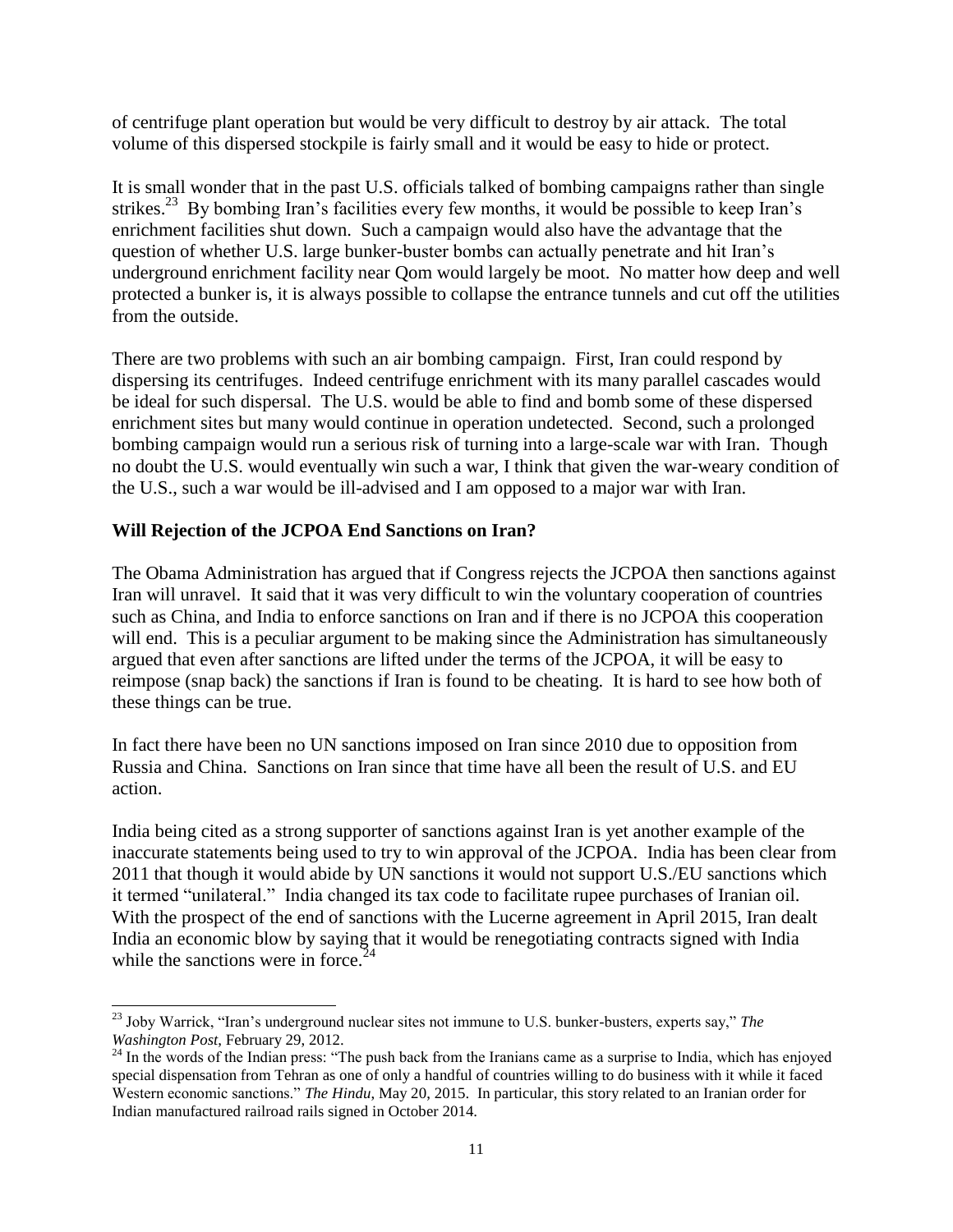Whatever cooperation in sanctioning Iran has been provided by China, India and other countries has been the result of the dominant economic and banking positions of the U.S. and EU. If the U.S. continues to exert its economic pressure on Iran then other countries will be forced to comply.

# **If Congress Rejects the JCPOA, then What?**

If Congress rejects the JCPOA, what policies and actions should the U.S. take to try to stop an Iranian nuclear weapon? First it must be recognized that the spread of nuclear weapons is not an Iran-specific problem. The U.S. needs to implement policies that limit the spread of nuclear weapons to all non-nuclear weapons states, not just Iran. Since the 1960s it has been recognized that the best way to achieve this goal would be to restrict access to the nuclear material needed to produce nuclear weapons, which are principally HEU and plutonium. This in turn means restricting access to the key technologies used to produce these materials, namely uranium enrichment and reprocessing. In the past, the U.S. has intermittently and inconsistently pursued this goal as part of its overall nonproliferation effort.

The U.S. needs to adopt a clear and consistent policy opposing the acquisition and expansion of uranium enrichment and reprocessing in non-nuclear weapon countries. A key part of this policy would be to have the IAEA clarify what activities and nuclear materials it can effectively safeguard and which it cannot. In particular the IAEA should specify that centrifuge uranium enrichment and the separated plutonium that is the product of reprocessing plants are inherently unsafeguardable.

Such a policy would have implications outside of Iran. For example, Japan already has 11 metric tons of separated plutonium on its soil.<sup>25</sup> This quantity of plutonium could be used to produce thousands of nuclear weapons and Japan has no peaceful means of utilizing this large quantity of plutonium. Yet Japan plans to open a large reprocessing plant at Rokkasho which would separate an additional eight metric tons of plutonium each year. The U.S. needs to make clear its opposition to this reprocessing plant and to discuss with Japan options for the disposal of its large plutonium stockpile.

Iran would be a top priority in the implementation of a U.S. policy to restrict uranium enrichment and the production of separated plutonium. An important first step would be for the U.S. to explicitly affirm that Iran's centrifuge enrichment development, which involved violations of IAEA safeguards, was part of a nuclear weapons program. This would counter Iran's false narrative that it has never tried to develop nuclear weapons and the implication that Iran is being treated unfairly by the attempts to restrict its nuclear program. Similarly it would be important to stop referring to the Arak reactor as a research reactor but rather as a plutonium production reactor which is what it has always been intended to be.

The U.S. should also correct the inaccurate statements made by President Obama which falsely imply that only weapons-grade plutonium can be used to produce nuclear weapons. The U.S. should reaffirm what it first revealed nearly 40 years ago that all grades of plutonium, including

l  $25$  Japan also owns an additional 36 metric tons of plutonium which is temporarily stored in the UK and France.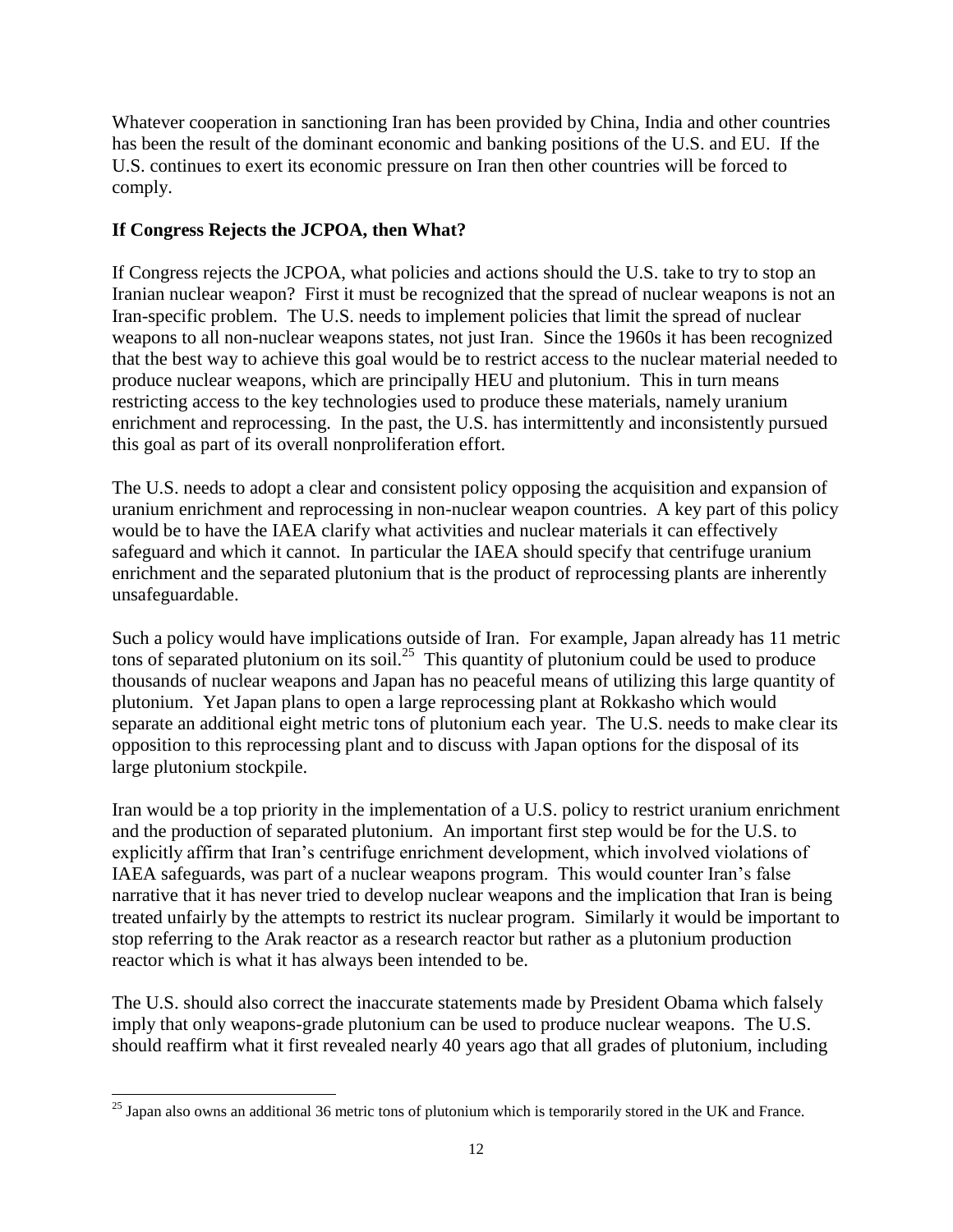reactor-grade, can be used to produce nuclear weapons and such material must be restricted in non-nuclear weapon states.

The U.S. should adopt the policy that all elements of Iran's program to produce nuclear material for nuclear weapons should be shut down and eliminated. This would include not only Iran's centrifuge enrichment program but also require the elimination of the stocks of enriched uranium that this program has produced. Iran's Arak plutonium production reactor should never be completed but rather dismantled and the components destroyed. The facility that produced the heavy water for the Arak reactor should be shut down and dismantled. Iran's stocks of heavy water should be exported or otherwise disposed of.

It is commonly agreed that such an outcome would have been preferred but the Administration and others have argued that Iran would not agree to such terms. The fact is we do not know whether Iran would agree or not. As was discussed at the beginning of this paper, the three major U.S. concessions at the start of the negotiations with Iran precluded obtaining this preferred outcome. If Congress rejects the JCPOA the U.S. will have the opportunity to put Iran to the test. In the face of continued major sanctions and the threat of military action, Iran may yet agree and the U.S. will obtain its preferred outcome.

Iran might well not agree to these terms but then at least one thing will be clear. If Iran is willing to suffer tens of billions of dollars in economic losses, as well as face the threat of war with the West, Iran is not interested in just supporting an uneconomical peaceful nuclear program but rather is pushing ahead towards its acquisition of nuclear weapons.

Though the Administration continues to argue that the JCPOA will prevent Iranian nuclear weapons, all of the non-governmental supporters of this agreement concede that it only intended to delay an Iranian nuclear weapon. The JCPOA allows Iran to begin to ramp up it centrifuge enrichment program in just eight years and in 15 years its centrifuge enrichment program will be sized to permit Iran to obtain the HEU for a nuclear weapon in one week or less.

Yet for these supporters of the JCPOA, this delay of the Iranian enrichment program is the reason that they support it. Whether the JCPOA will actually provide such a delay depends on two doubtful assumptions. First, they implicitly assume that in the absence of the JCPOA Iran will obtain nuclear weapons tomorrow. However, this is not the case. Though Iran was certainly making steady progress towards nuclear weapons before the negotiations began Iran was still many years away from obtaining nuclear weapons. Therefore even if the JCPOA were to remain in force for the full 15 years, the delay to the Iranian nuclear weapons program compared to the case where there is no JCPOA will be significantly less.

Second, it has to be considered doubtful that the restrictions on Iran's nuclear program will last the full 15 years. Iran's continued denial that it ever had a nuclear weapons program, combined with the U.S.'s failure to contradict Iran's false statements, undermines the JCPOA before it even goes into force. Iran's implied narrative allows it to argue that any special restrictions on its "peaceful" nuclear program are unjustified and unfair. Though there has been much discussion about whether Iran could cheat on the agreement without being caught, the real question is whether the U.S. will do anything if Iran undertakes to slowly undermine the JCPOA